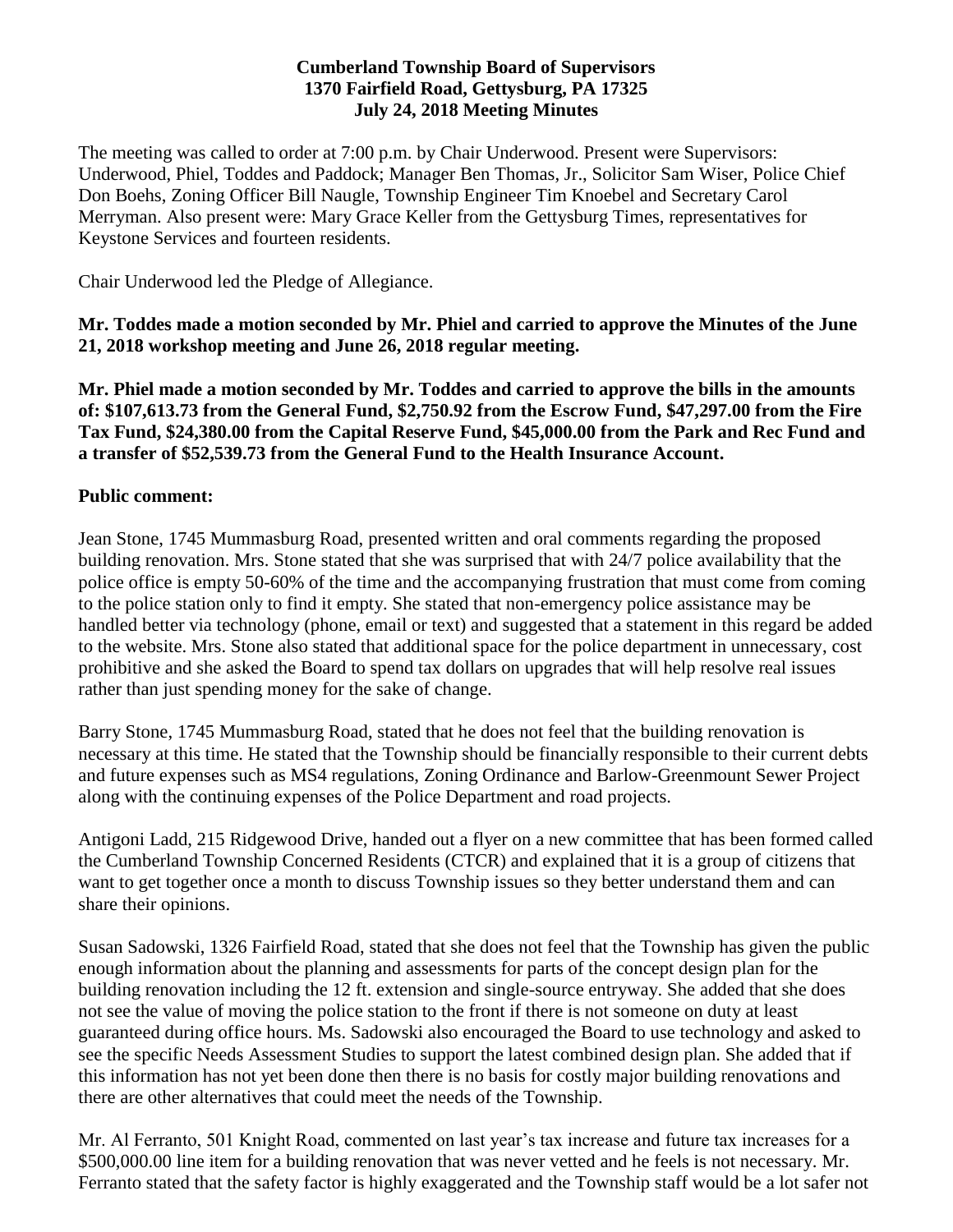being in the same building as the Police Department. Mr. Ferranto stated that the Police are on the road and don't need their own offices and the Township currently has debt for the Maintenance Building etc. and does not need more. Mr. Ferranto asked that all meetings on the building renovation be held at night. Mr. Ferranto also asked the Supervisors to have competitive bidding for the health insurance and the bids and contract be read and understood prior to it being voted on. Mr. Ferranto reiterated his feelings about having all Township meetings at night so residents can have input and there should not be a five minute limit on residents' speaking.

Speros Marinos, 912 Baltimore Pike, stated that we need a county police force because other Townships are using Cumberland's resources and not contributing anything for them. He added that the Police Department did a great job during Bike Week, Bike Week erodes his business and he wonders if the Township gets enough compensation from this event to cover the costs.

Monica Jordan, 470A Solomon Road, stated that she is part of the CTCR and she will be administering a Facebook page and she invited the Board to participate in the group.

### **Engineer/Plans:**

Mr. Knoebel asked that the request for release of financial security for Grandview Station be left on the agenda because they have not submitted their as-built plan yet.

Mr. Knoebel also reported that the Township received a request for release of financial security from Shentel for 14 Willoughby Run Road and this project has been completed for a number of years and he recommended that it be returned. He added that the amount being released is \$11, 908.25. **Mr. Paddock made a motion seconded by Mr. Toddes and carried to release financial security to Shentel in the amount of \$11,908.25.**

Mr. Knoebel asked that the release of the maintenance bond for Cumberland Village Phase 1A remain on the agenda because they have one item left to complete which they should have completed in the next couple of weeks.

Mr. Knoebel also reported that the Township received a request from Cumberland Crossings at the Links for a bond reduction (request #1). Mr. Knoebel prepared a memo dated July 24, 2018 recommending that \$1,029,107.00 be retained which would correspond to a reduction of \$238,247.00. **Mr. Phiel made a motion to approve a bond reduction, in the amount of \$238,247.00, retaining \$1,029,107.00, for Cumberland Crossings at the Links seconded by Mr. Paddock and carried.**

Mr. Knoebel reported that the Township has received a Request for Extension from Gettys Point for their proposed Land Development Plan at the corner of Table Rock and Boyd's School Roads until October 31, 2018. **Mr. Toddes made a motion to approve the Request for Extension for Gettys Point Land Development Plan until October 31, 2018 with the condition that their representative be present if another extension is requested to update the Board on their progress with this project. The motion was seconded by Mr. Phiel and carried.**

Mr. Knoebel reported that the Township has received a Request for Sewage Planning Exemption from The Inn at White Oak. He explained that the Inn is located on a private drive off of Biglerville Road and they have been working with Cumberland Township Authority to get hooked onto the public sewer. Mr. Knoebel added that the Authority has provided a "Willingness to Serve" letter. The Planning Exemption along with the letter goes to Pa. Dept. of Environmental Protection for their review and once approved the applicant can move forward. **Mr. Toddes made a motion to approve the Sewage Planning Exemption for The Inn at White Oak seconded by Mr. Paddock and carried.**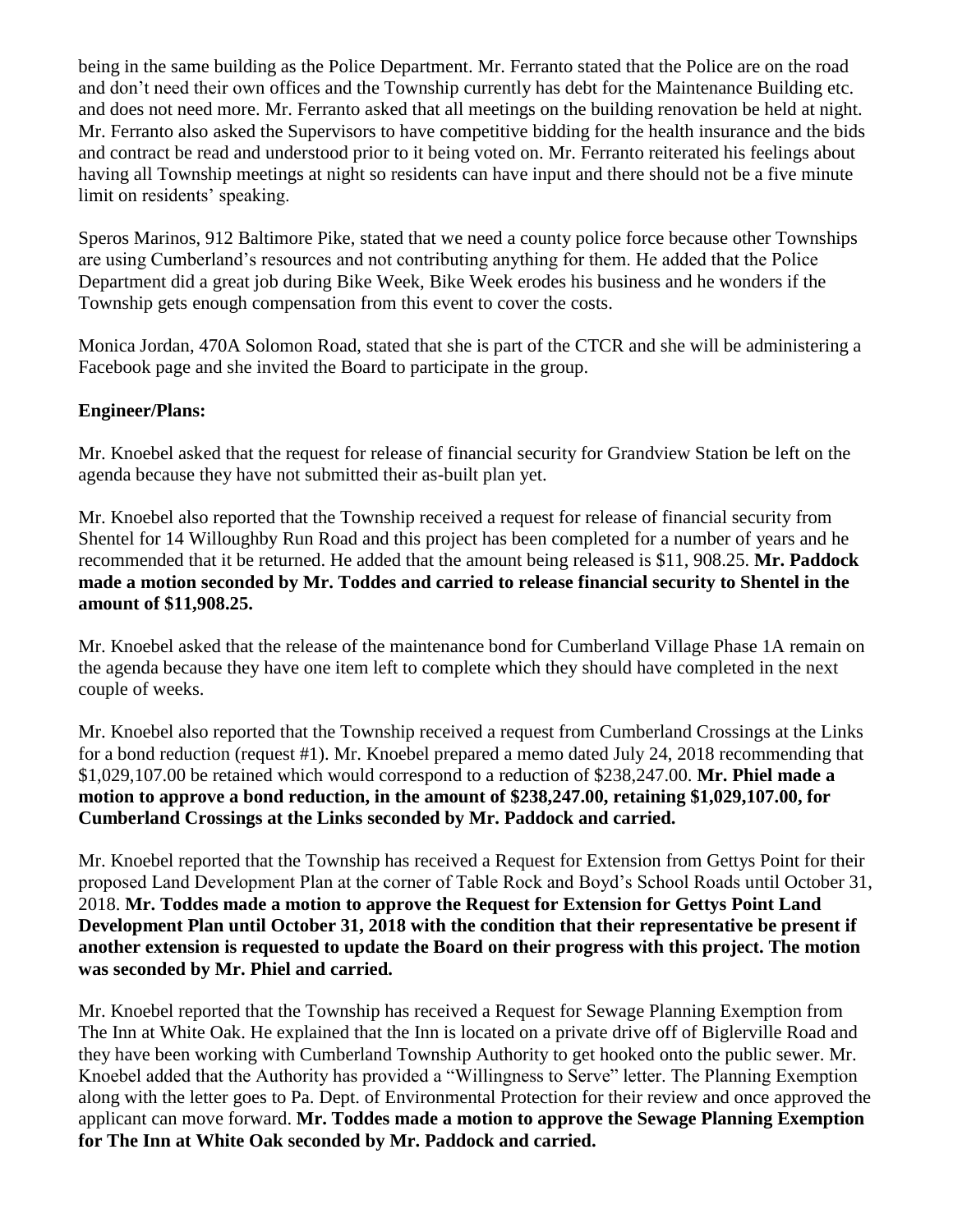## **Police Report:**

Police Chief Don Boehs presented a written and oral report of police activities for the month of June, 2018 including: 354 complaints - Psych/suicide-4, Disturbances-7, Assault/Harassment-5, Domestics-9, Criminal Mischief-0, Suspicious Activity-15, Thefts-0, Alarms-6, Medical Emergency-8, 911 Hang Up-3, Cruelty to Animals – 0, Wanted Person – 2, Reported Drug Activity – 1, Welfare Checks – 12, Shots Fired – 1, Fraud – 0, Burglary – 0, Sexual assault-4, Follow-up Investigation-48, SRO Calls - 0; 111 traffic stops, 114 combined arrests, 15 traffic accidents, 28 targeted enforcements and 8,571 patrol miles. He added that they assisted other agencies 13 times and they were assisted four times. Assists to Pa. State Police were in Straban, Mt. Joy and Franklin Townships. Police Chief Boehs reported that they had 66 walk-in complaints. Police Chief Boehs added that the new patrol vehicle will be arriving Monday; should be ready to go on the street in two or three weeks and the 2014 Chevy Tahoe will be listed for sale.

### **Active Business:**

Mr. Thomas reported on the workshop items that were discussed including: a complaint about 1915 Herr's Ridge Road (the Township will monitor the property), the new Pa. Fireworks Law (no action taken) and Air B and B's for future zoning review (Michele Long to research). Please refer to the July 19, 2018 Minutes for details.

Mr. Thomas reported that the National Park Service notified the Township of some minor boundary revisions. He added that all parcels are owned by non-profit conservation organizations and have given their consent to be included in the National Park boundary.

Mr. Thomas also reported that the Township received a letter from the Cumberland Township Historical Society asking the Township to participate in a program in June 2019 celebrating the Township's  $270<sup>th</sup>$ anniversary. **Mr. Paddock made a motion to participate seconded by Mr. Toddes and carried.**

Mr. Thomas reported that the Township received information on possible grouping contracts with Adams County or Adams County Council of Governments (COG) for future bridge repairs or replacement. He added that the information is being reviewed by the Superintendent of Roads, Chris Walter, and more information will be presented at the next meeting.

Mr. Thomas reported that there was recently a seminar held on the FEMA Flood Insurance Program and the Township will be providing the outreach to the community for the floodplain maps and the Township does have these maps if anyone would like to see them. He added that the Township must appoint a liaison. **Mr. Paddock made a motion to appoint Mr. Thomas as the liaison for the FEMA Flood Insurance Program seconded by Mr. Phiel and carried.**

**Solicitor:** Solicitor Wiser reported that he met with the Adams County Office of Planning and Development to see how the Township could help keep the Joint Comprehensive Plan process moving and there may be another meeting needed. He added that he will be getting more information from the Planning Office and will get back to the Chair and Manager to determine if an addition meeting is needed.

Solicitor Wiser also reported that he is finalizing the COMCAST Franchise Agreement and hopes to have a document to present to the Board and public at the next meeting.

# **KSS Land Development Plan – As-Built Plan Review – Compliance update**

Mr. Knoebel reported that he had prepared a letter dated July 18, 2018 that was discussed in detail at the workshop and the developer's representatives really had not had time to review it. He stated that there was not much more for him to say, but the Township did need to hear from the developer's representatives regarding his letter. Mr. Thomas also suggested that the Board see pictures from the neighbors.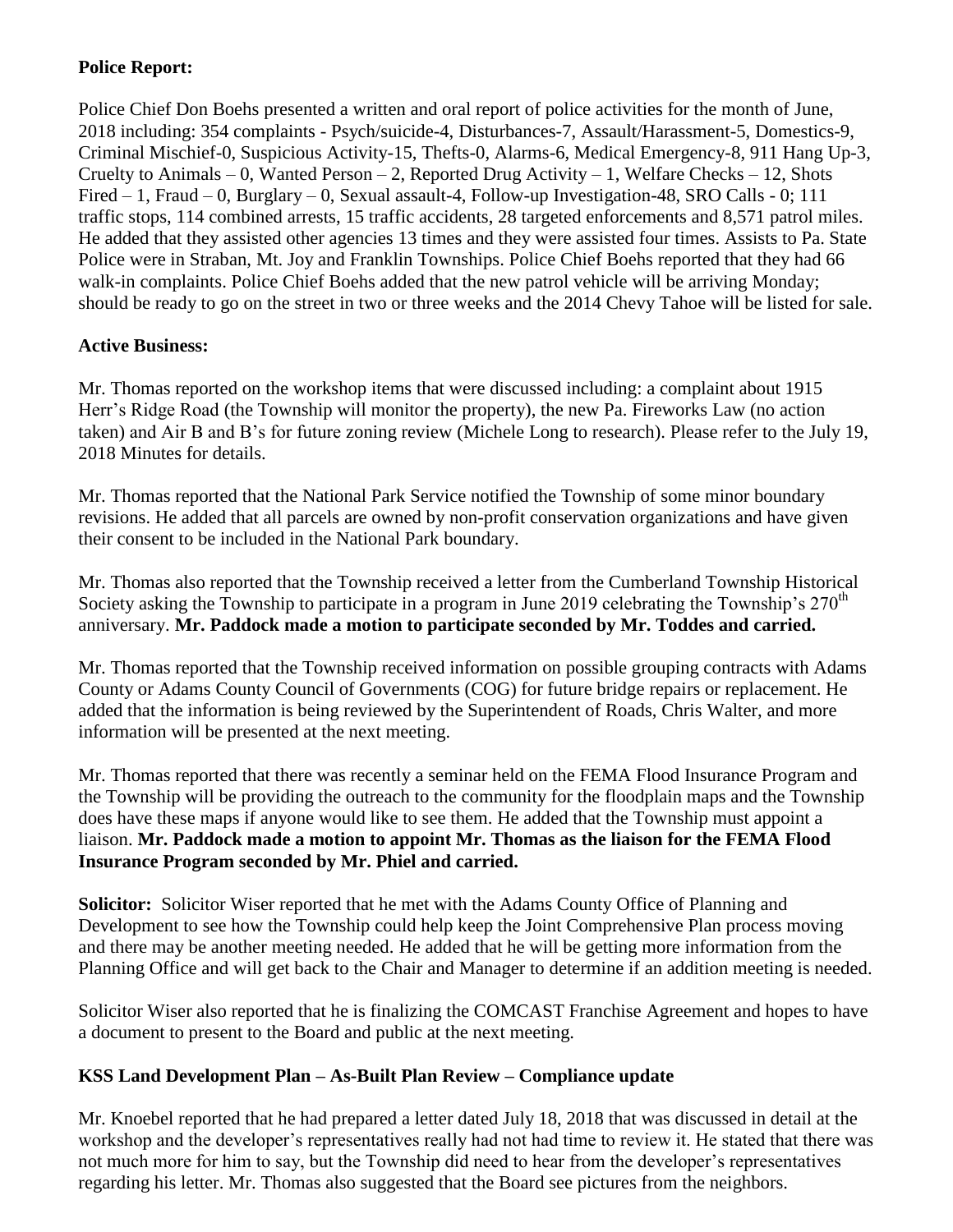Mrs. Nita Gross, 938 Barlow-Greenmount Road, stated that she has submitted their fifth official stormwater complaint to the Township at the meeting on June 26, 2018 after their home was flooded by run-off from the KSS property on Sunday, June 24, 2018. She added that little has happened since the last meeting and their garage has been flooded three times since. Mrs. Gross stated that Mr. Knoebel's June 28, 2018 letter directed KSS to take many actions to help alleviate the flooding onto the Gross's property but, unfortunately, only two of the actions were taken. Mrs. Gross reported that many pictures and videos were sent to the Township along with their last complaint to document the flooding problem. She added KSS has taken no action to prevent flooding of their property even though they have stated that they want to be good neighbors and it is ironic that this is a company that is supposed to specialize in helping people. She ended by stating that there needs to be action now to rectify the issues.

Mr. Brett Woodburn, legal counsel for KSS, stated that the silt sock was put in place and many of the items requested by Mr. Knoebel need to be approved on a plan. Mr. Woodburn stated that because of the request (not a requirement) for the increased swale and berm they are taking on water from the neighboring property on the uphill side and water from the street. He added that they have plans with them tonight that will increase the size of the pond, will not increase the amount of disturbance and will retain all of the extra water that they are taking on. He added that the French drain is on the plan and when weather permits they will implement the changes that require them to move dirt. He also stated that we are not experiencing normal rain conditions, the swale is working the way it is supposed to work and the water that is going onto their property is less than it would have been. He ended by stating that they are prepared to make the improvements once Mr. Knoebel has approved the plan and weather permits.

Mr. Knoebel stated that they understood that the plan needed to be approved, but they were looking for interim (temporary) measures to keep the water from going towards the neighbor's garage and instead taking it to the back of the KSS property. **Mr. Toddes made a motion to authorize the Township Engineer to authorize whatever temporary measures are necessary and prudent to mitigate the existing stormwater concern seconded by Mr. Paddock and carried**. Mr. Knoebel asked the contractor to contact himself or Leah Heine (in his absence) for authorization of the temporary measures.

Solicitor Wiser stated that the Township has the ability to issue a "Notice to Cure" under the Township's developer's agreement and he recommended that the Board exercise their right to do so recognizing that the process is underway and will continue. Solicitor Wiser added that this will start the timeframe for mandatory compliance. **Mr. Toddes made a motion to authorize the issuance of the "Notice to Cure" the issues identified by the Township Engineer with the KSS development in accordance with the Developer's Agreement seconded by Mr. Paddock and carried.** 

Mr. Woodburn stated that his contractors will be in contact with Mr. Knoebel tomorrow**.**

Mr. Doug Gross, 938 Barlow-Greenmount Road, confirmed that the KSS project will comply with all Zoning requirements when completed. Solicitor Wiser stated that the project must comply with all Zoning and Subdivision and Land Development ordinances unless there is a variance granted**.**

Mr. Brian Fitzgerald, Barlow-Greenmount Road, stated that he lives in the next house down from the Gross's and he never had water issues before the KSS project was built and this year he can't even use his field in the backyard that he has used for the past 18 years. He added that he has oak trees in the backyard that are dying from the excess water and who is going to be responsible for that?

### **Committee Reports and comments from Board Members:**

**Finance –** Chair Underwood reported that The Township has a funding request from Barlow Fire Department but are waiting on information from Gettysburg Fire Department so they are tabling this until next month.

**Highway –** Mr. Thomas reported that the projects are going well and there have been joint projects with